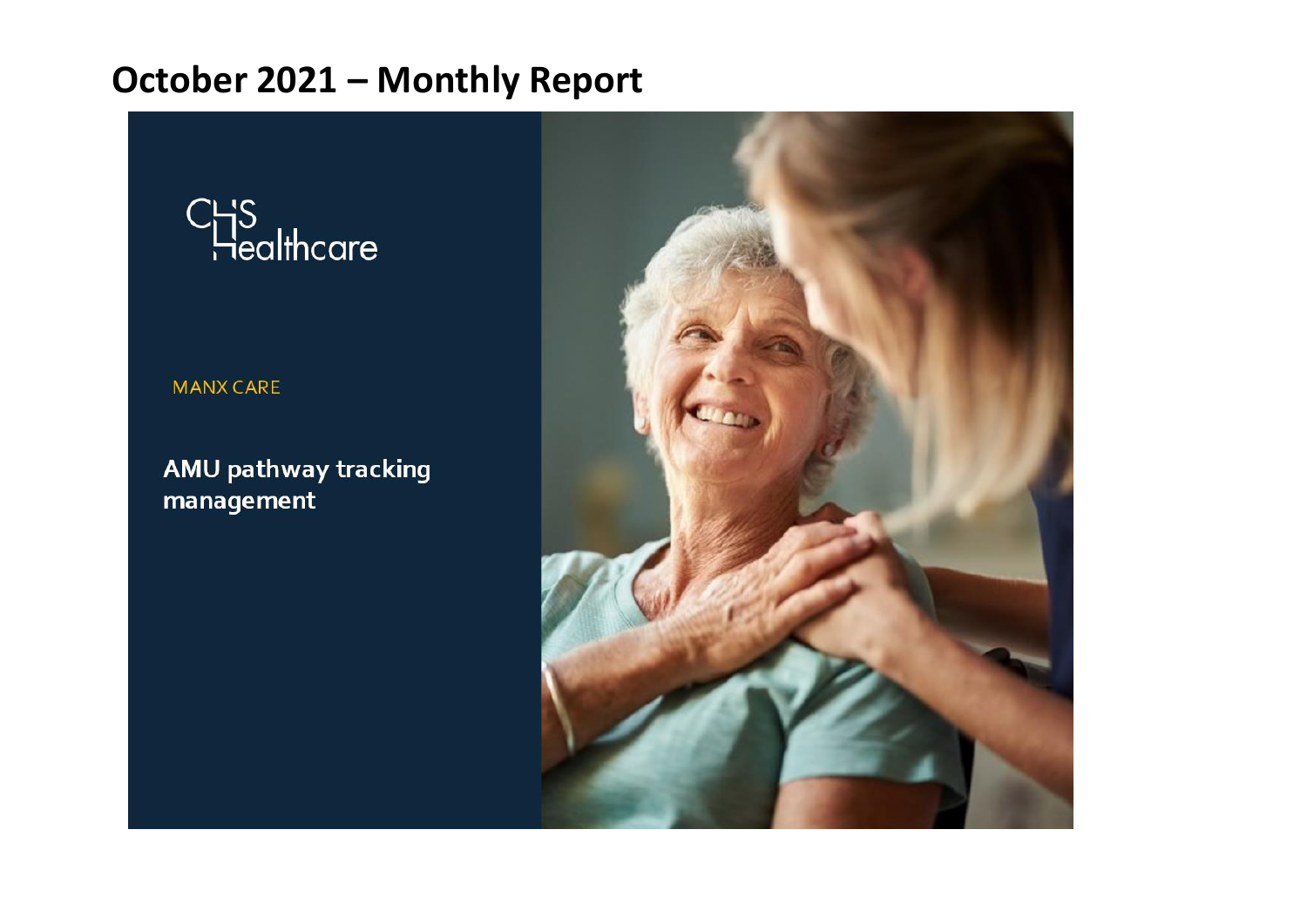

#### **Number of Referrals – MTD**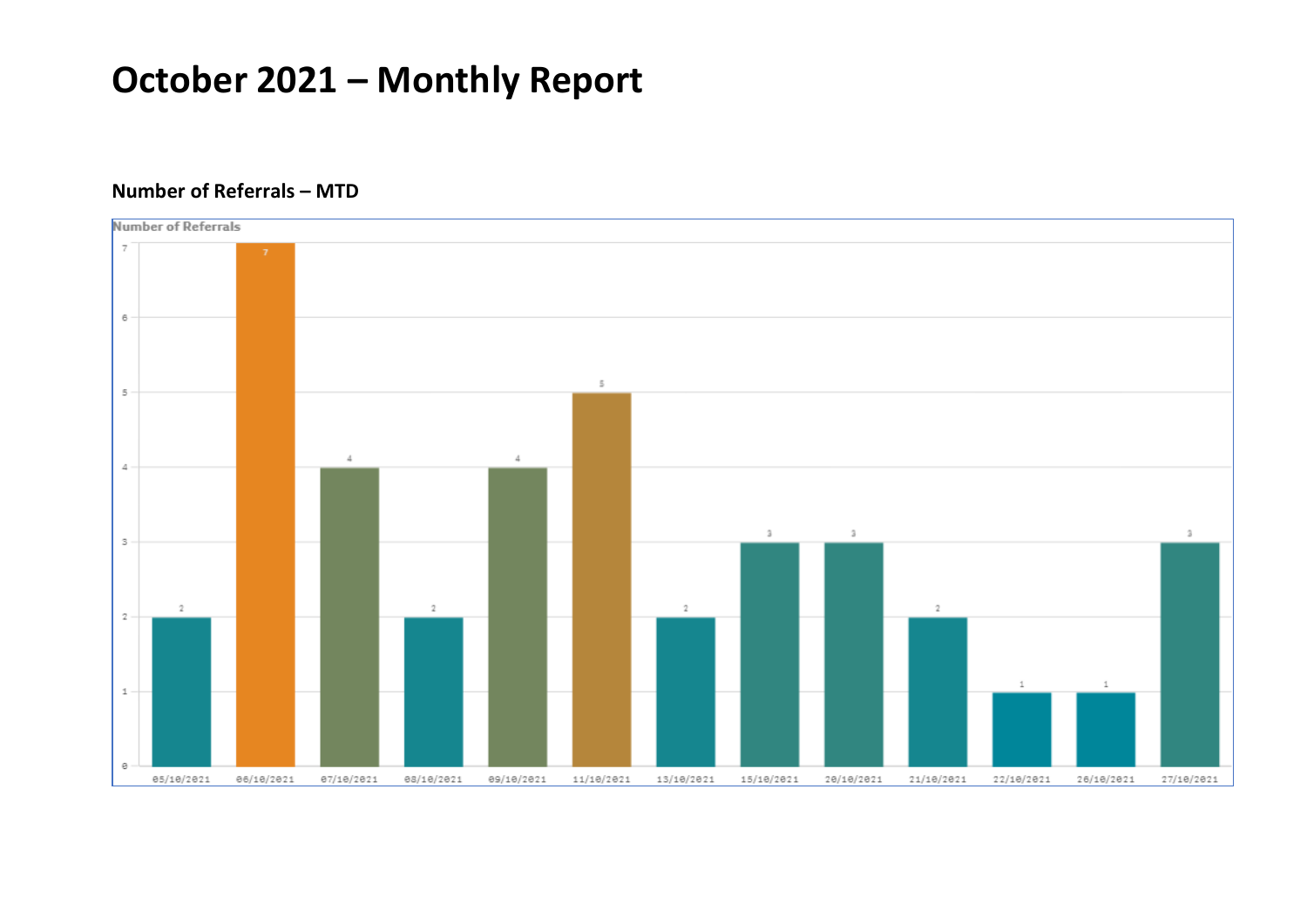#### **Number of Discharges - MTD**

Number of Activities by Category

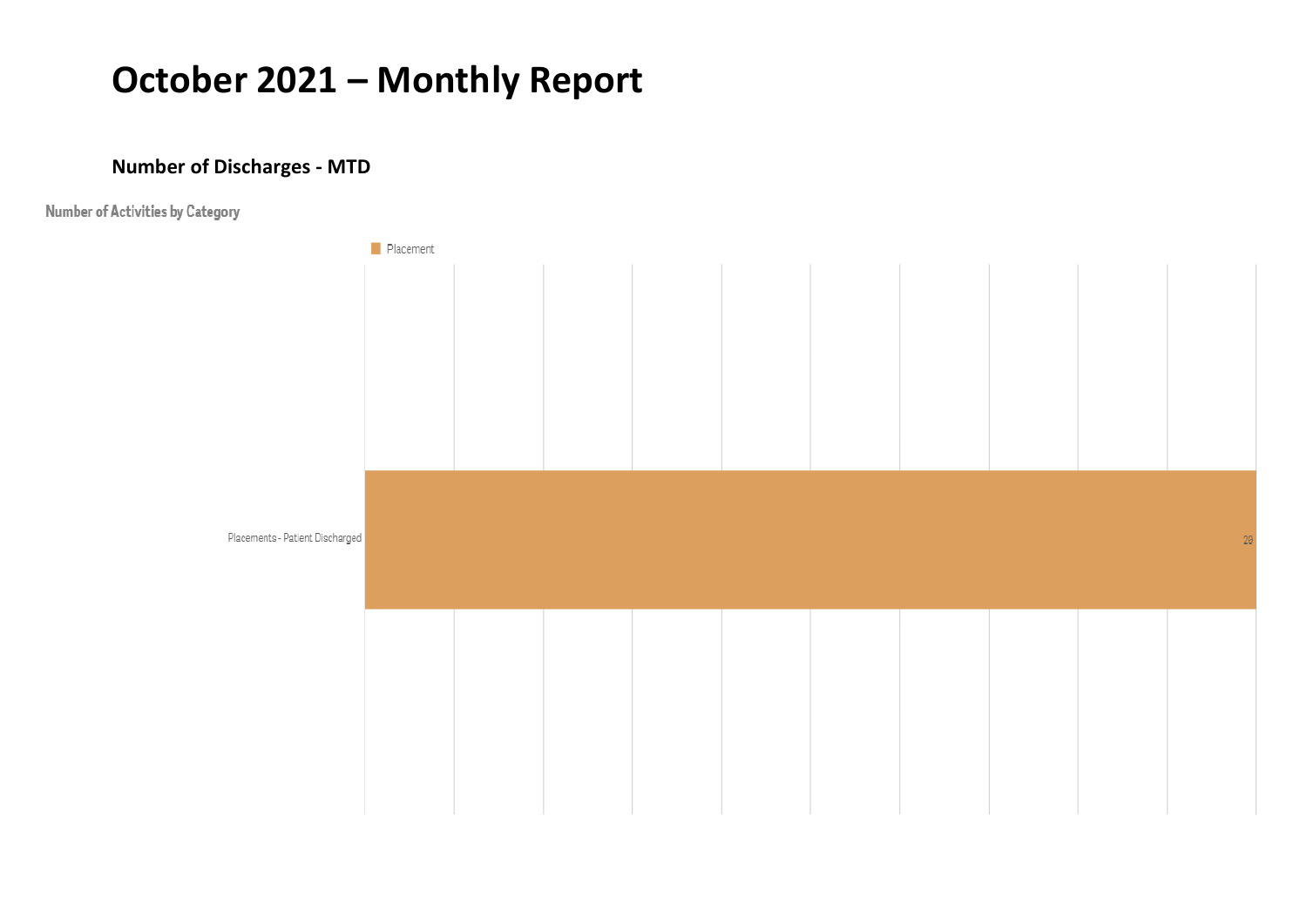#### **Number of Referrals by Outcome - MTD**

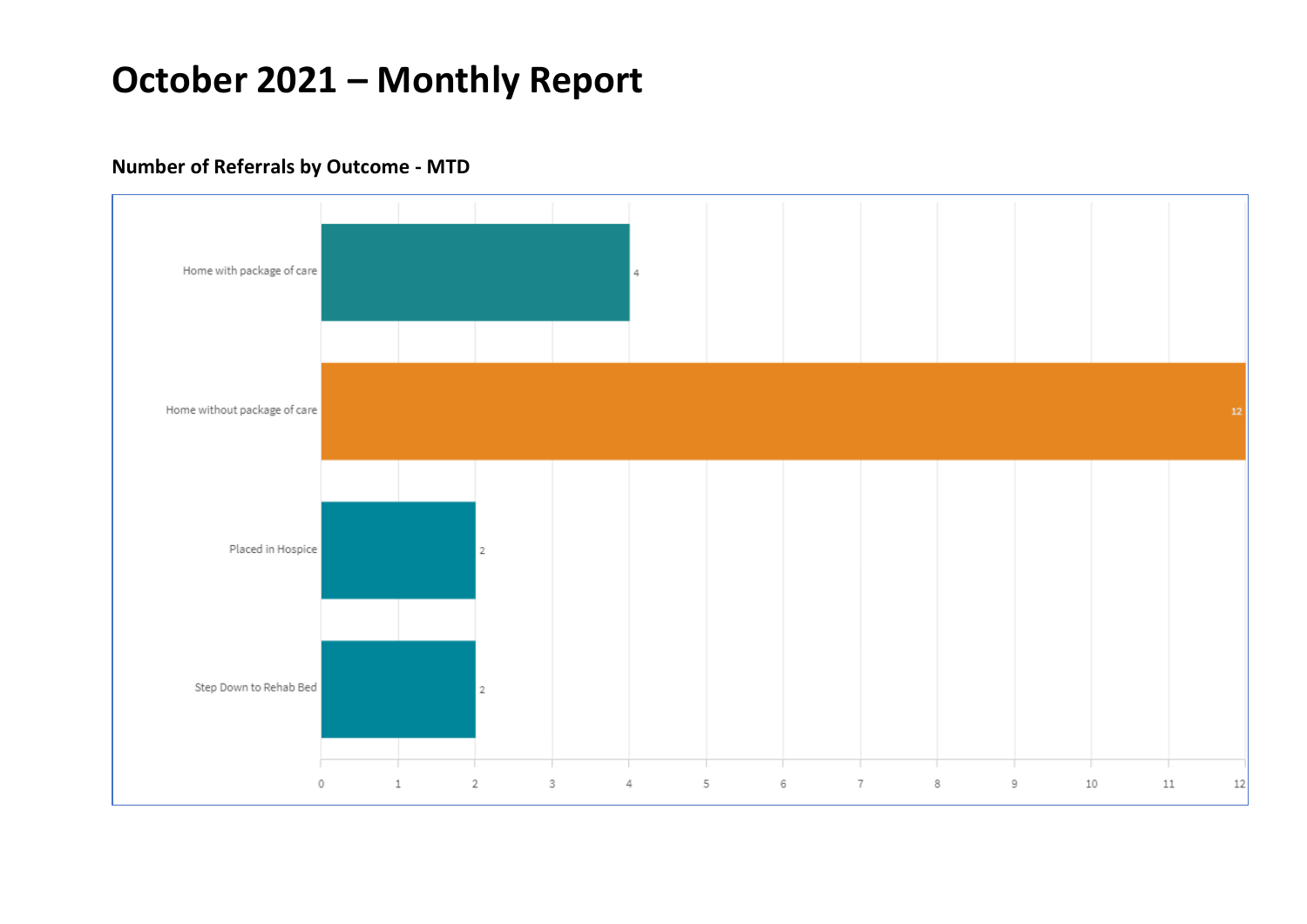### **Summary on Hospital**

#### **delays by reason**

| Reason                          | Number of times used in chosen period | <b>Number of Days incurred by reason</b> |
|---------------------------------|---------------------------------------|------------------------------------------|
| Not medically fit for discharge | 10                                    | 27 D 4 H                                 |
| Waiting for assessment          | $\overline{2}$                        | 7 D 8 H                                  |
| <b>Awaiting MDT</b>             | $\overline{\phantom{a}}$              | 5 D 23 H                                 |
| Waiting SW assessment           | ٠                                     | 3D2H                                     |
| <b>Total</b>                    | 14                                    | 43 D 13 H                                |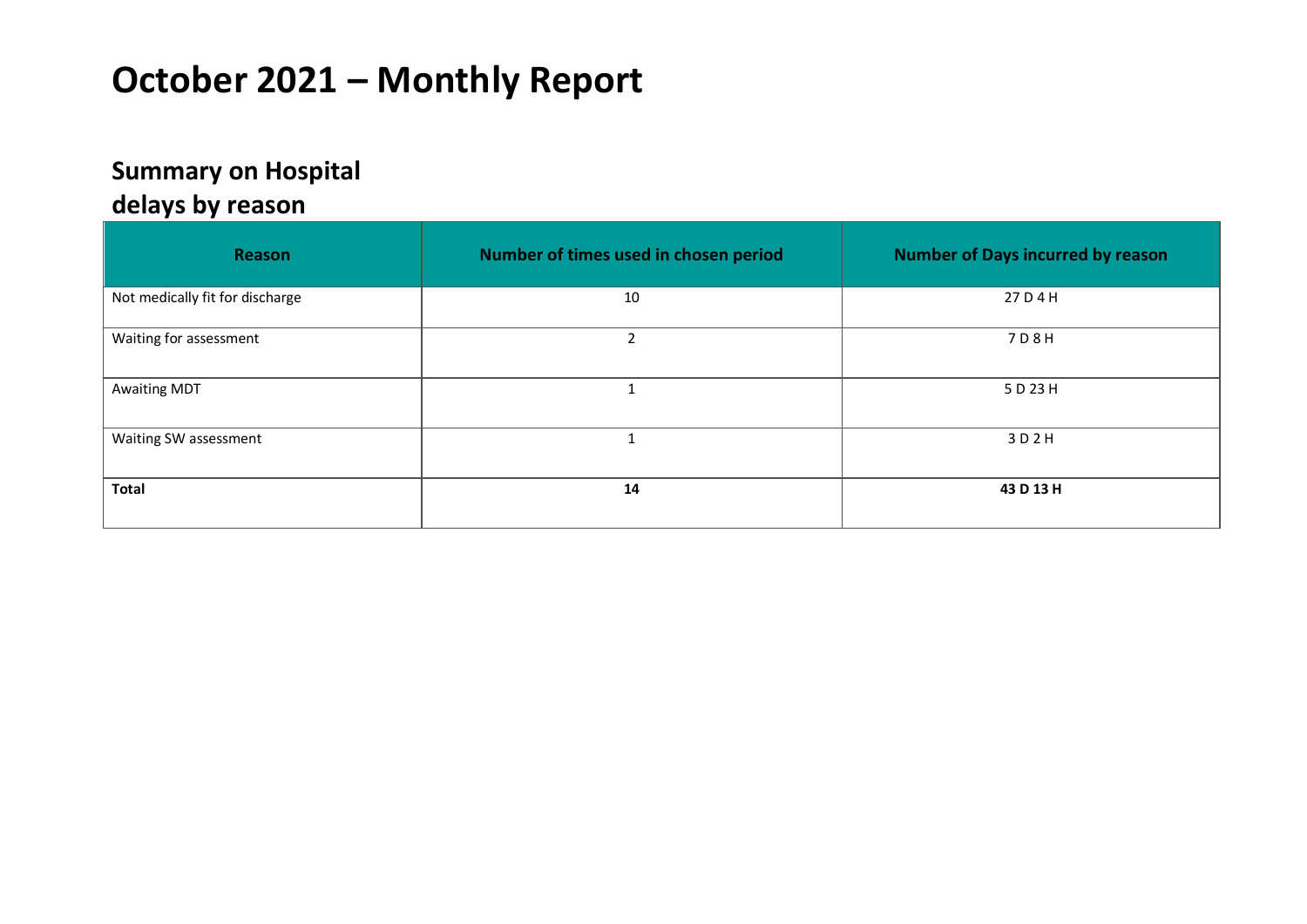**Summary of Hospital delays continued…**

| <b>Ward</b> | <b>Hold Start</b> | <b>Hold End</b>  | <b>Days</b> | <b>Total</b><br><b>Days</b> | <b>Reason</b>                   | <b>Comments</b>                                                   |
|-------------|-------------------|------------------|-------------|-----------------------------|---------------------------------|-------------------------------------------------------------------|
| Ward 9      | 12/10/2021 10:51  | 15/10/2021 13:00 | 3 D 2 H     | 3 D 2 H                     | Waiting SW assessment           | Social Worker arranged meeting for 15/10 at<br>1pm                |
| Ward 9      | 07/10/2021 08:00  | 12/10/2021 10:50 | 5 D 2 H     | 5 D 2 H                     | Not medically fit for discharge | Spiking temperature                                               |
| Ward 2      | 08/10/2021 14:59  | 14/10/2021 14:00 | 5 D 23 H    | 5 D 23 H                    | <b>Awaiting MDT</b>             | Waiting MDT, bloods and Mental health review                      |
| Ward 8      | 09/10/2021 09:00  | 12/10/2021 18:00 | 3 D 9 H     | 3 D 9 H                     | Waiting for assessment          | Ct scan and OGE also Dr review.                                   |
| AMU         | 07/10/2021 09:00  | 08/10/2021 11:34 | 1D2H        | 1D2H                        | Not medically fit for discharge | IV antibiotics                                                    |
| Ward 11     | 09/10/2021 09:00  | 13/10/2021 08:55 | 3 D 23 H    | 3 D 23 H                    | Waiting for assessment          | To be assessed for Ramsay unit.                                   |
| Ward 6      | 09/10/2021 09:00  | 10/10/2021 14:00 | 1 D 5 H     | 1 D 5 H                     | Not medically fit for discharge | Blood transfusion. IV antibiotics. NMFFD.                         |
| Ward 6      | 12/10/2021 09:00  | 14/10/2021 14:39 | 2 D 5 H     | 2 D 5 H                     | Not medically fit for discharge | NMFFD. To be seen by OT and physio.                               |
| AMU         | 10/10/2021 09:00  | 12/10/2021 09:37 | 2 D         | 2 D                         | Not medically fit for discharge | On antibiotics and bloods to be taken.                            |
| Ward 2      | 16/10/2021 09:00  | 21/10/2021 08:48 | 4 D 23 H    | 4 D 23 H                    | Not medically fit for discharge | NMFFD and assessed for Ramsay                                     |
| Ward 7      | 12/10/2021 09:00  | 15/10/2021 11:00 | 3 D 2 H     | 3 D 2 H                     | Not medically fit for discharge | CT scan, swallowing issues and IV antibiotics.                    |
| Ward 6      | 17/10/2021 09:00  | 22/10/2021 10:00 | 5 D 1 H     | 5D1H                        | Not medically fit for discharge | CT scan, IV antibiotics, doctor reviews and<br>bloods.            |
| AMU         | 24/10/2021 08:30  | 25/10/2021 14:30 | 1 D 6 H     | 1 D 6 H                     | Not medically fit for discharge | Had fall on the ward and staying on the ward for<br>observations. |
| Ward 2      | 24/10/2021 09:00  | 25/10/2021 15:15 | 1 D 6 H     | 1D6H                        | <b>COVID 19 Positive</b>        | Isolating until 25/10                                             |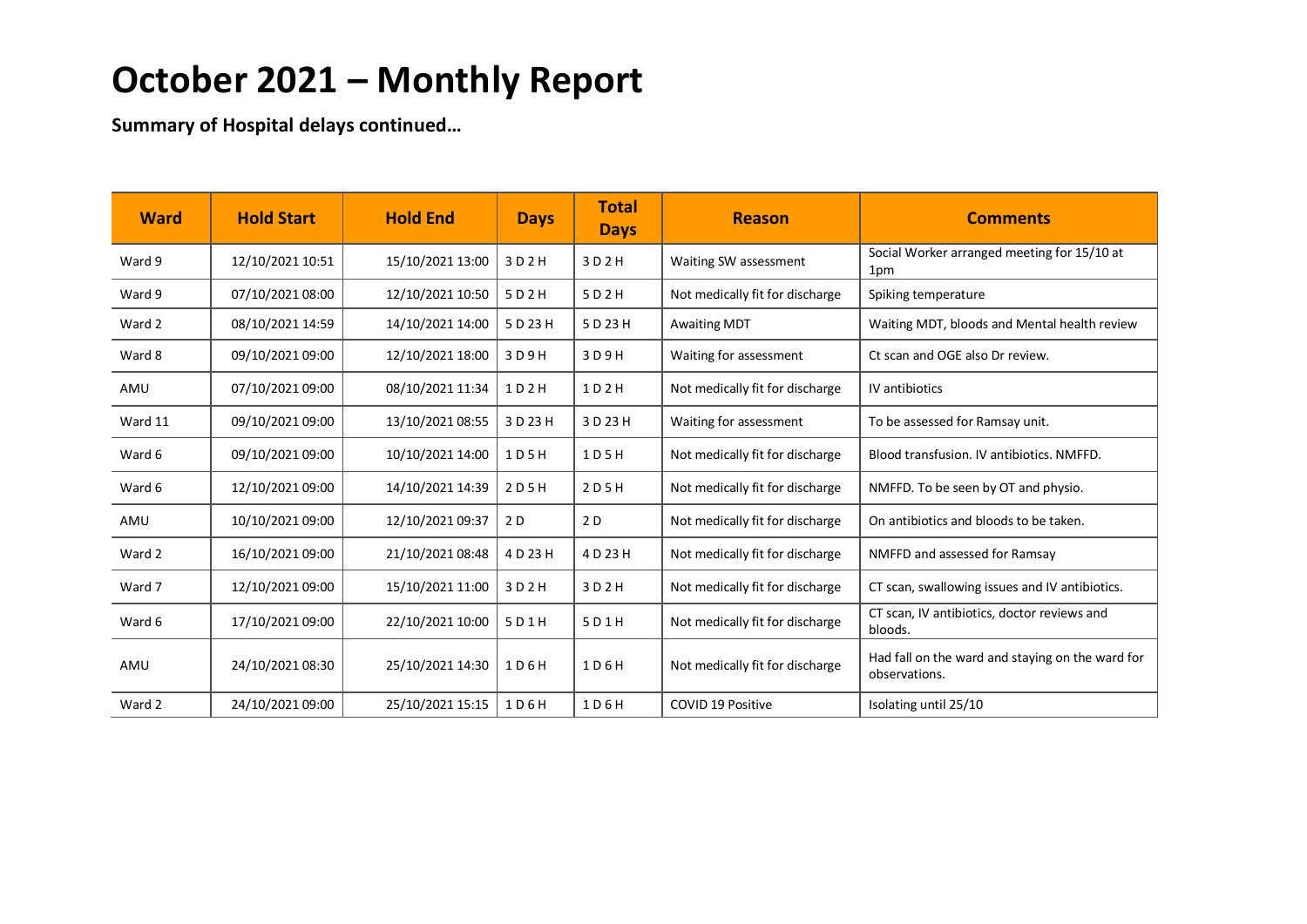#### **Number of Holds by Reason – MTD**

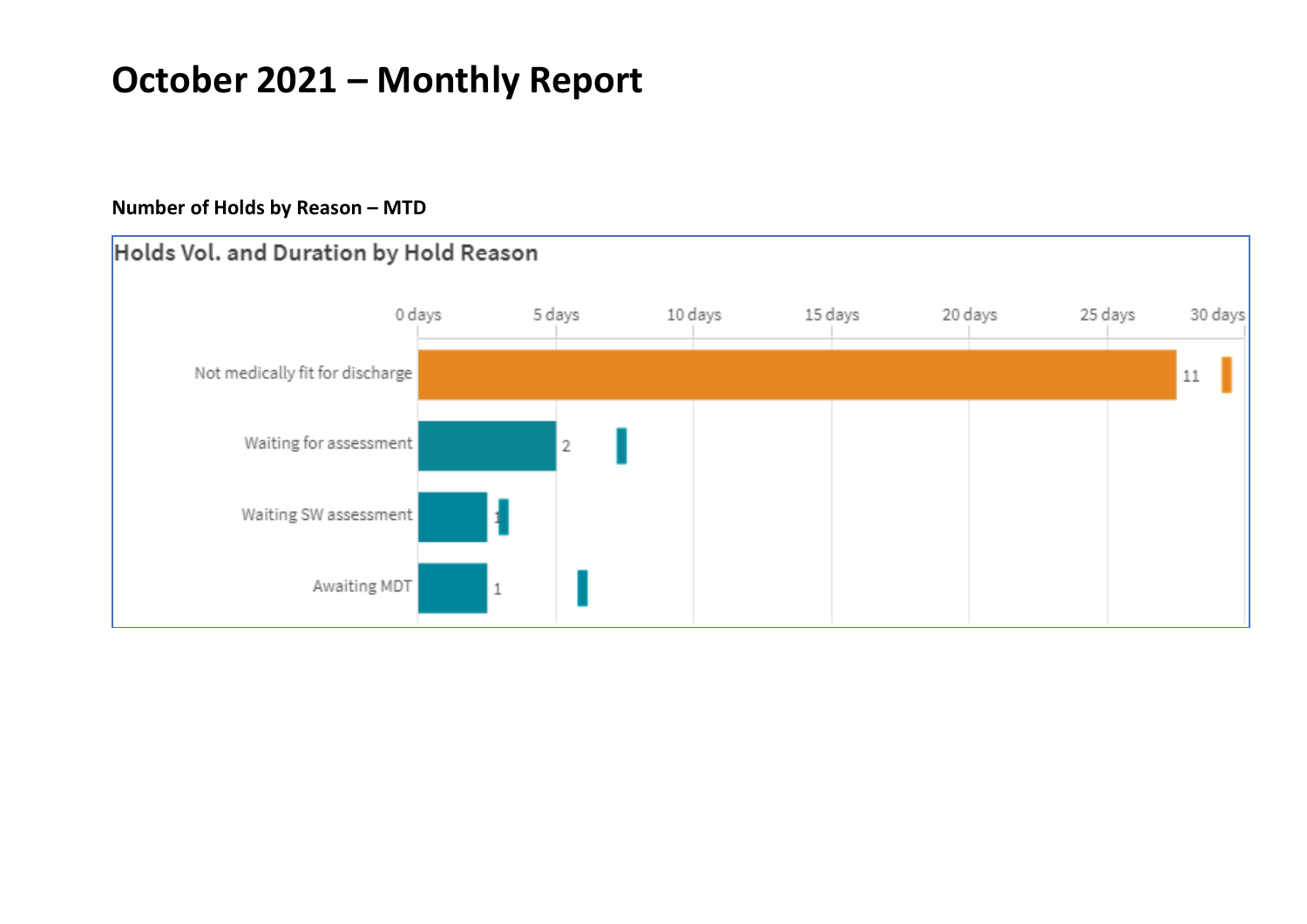### **Speed of Service: Discharge Analysis**

#### **Summary: Referral to Discharge Analysis – MTD**



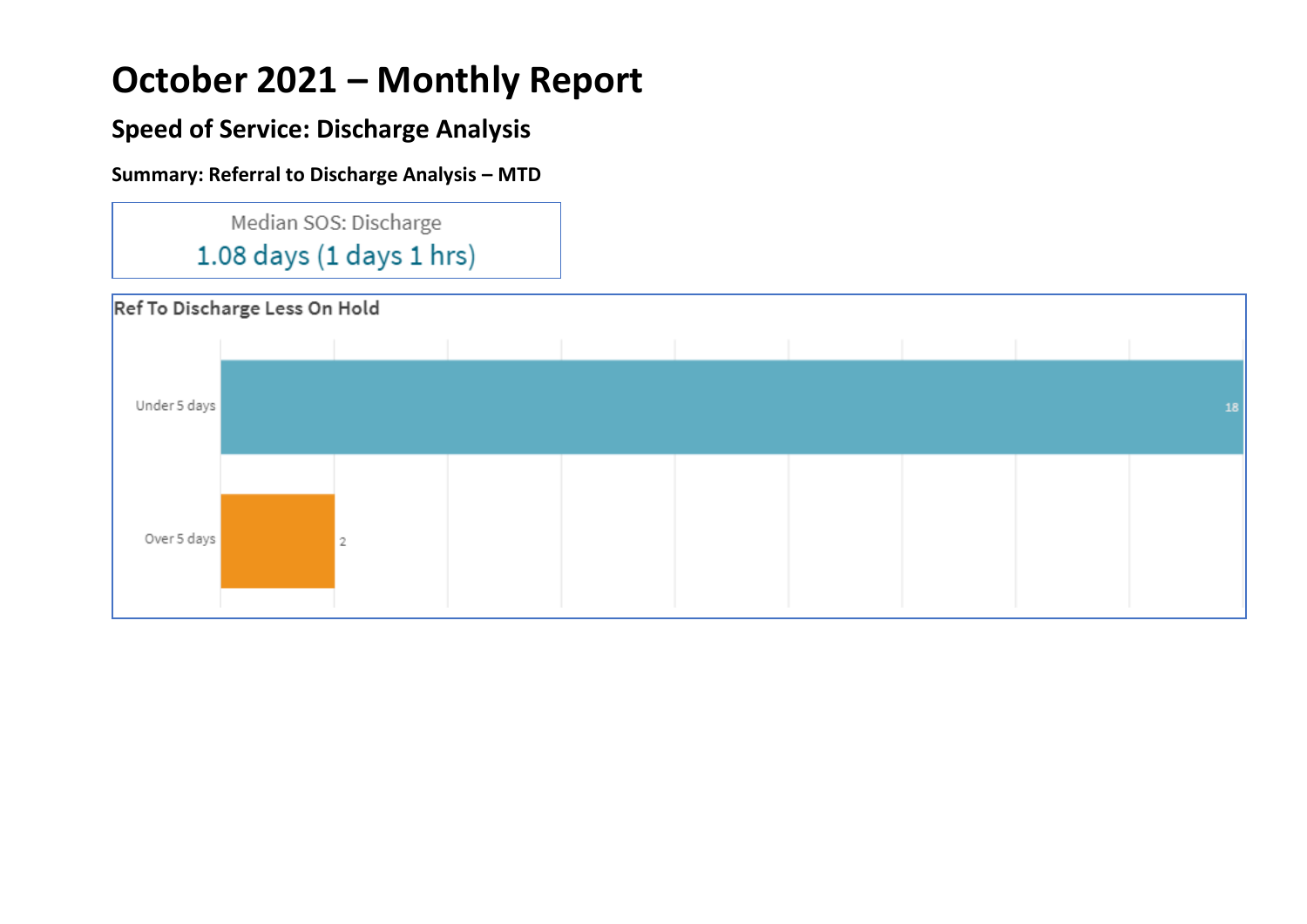### **D2A Length of Stay Analysis**

#### **Summary - Current Snapshot MTD**